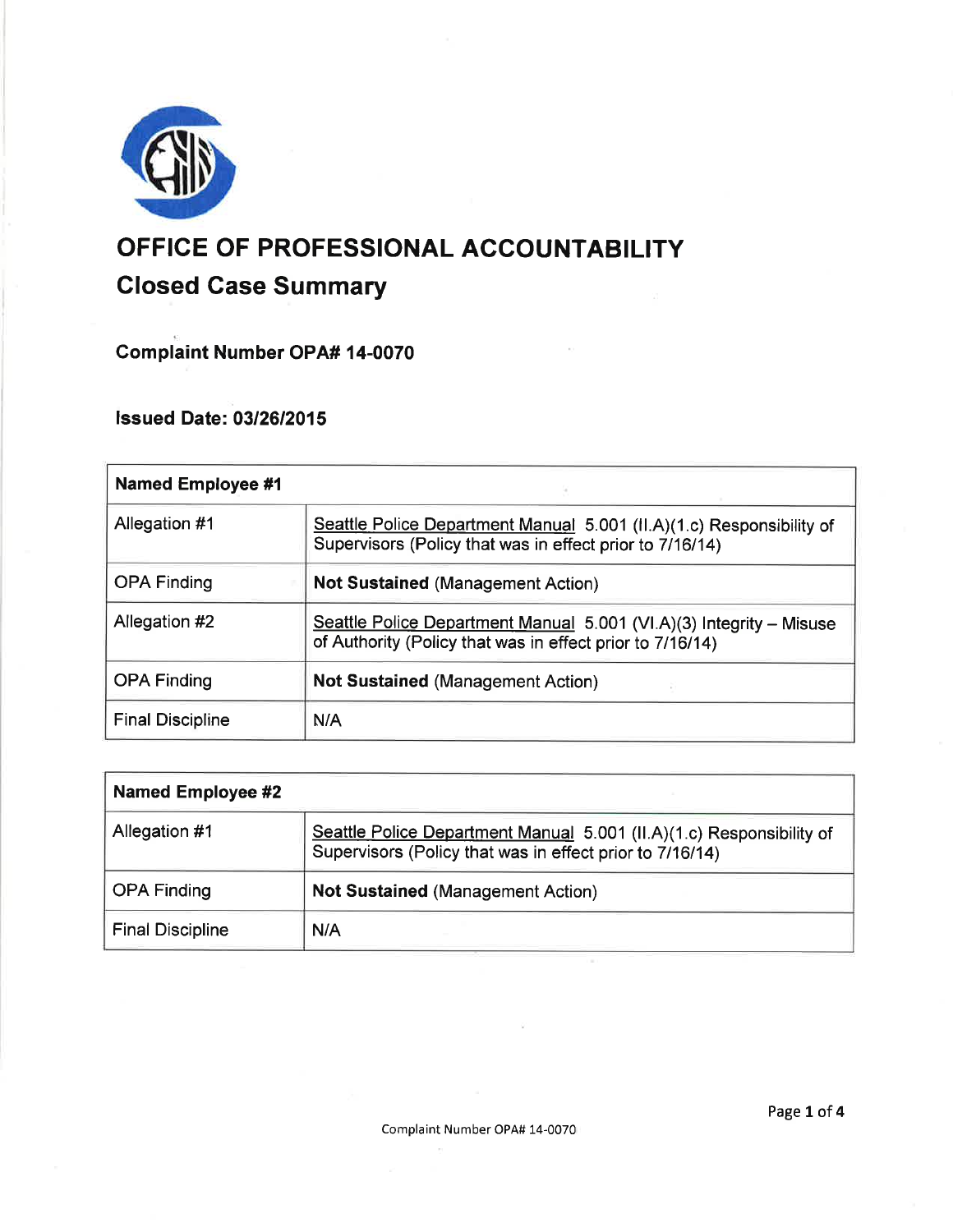| <b>Named Employee #3</b> |                                                                                                                                  |
|--------------------------|----------------------------------------------------------------------------------------------------------------------------------|
| Allegation #1            | Seattle Police Department Manual 5.001 (II.A)(1.c) Responsibility of<br>Supervisors (Policy that was in effect prior to 7/16/14) |
| <b>OPA Finding</b>       | <b>Not Sustained (Management Action)</b>                                                                                         |
| <b>Final Discipline</b>  | N/A                                                                                                                              |

| Named Employee #4       |                                                                                                                              |
|-------------------------|------------------------------------------------------------------------------------------------------------------------------|
| Allegation #1           | Seattle Police Department Manual 1.040 Department Mission<br>Statement & Priorities (Policy was effective 4/28/05 - 1/20/14) |
| <b>OPA Finding</b>      | <b>Not Sustained (Management Action)</b><br>F.                                                                               |
| <b>Final Discipline</b> | N/A                                                                                                                          |

| <b>Named Employee #5</b> |                                                                                                                                  |
|--------------------------|----------------------------------------------------------------------------------------------------------------------------------|
| Allegation #1            | Seattle Police Department Manual 5.001 (II.A)(1.c) Responsibility of<br>Supervisors (Policy that was in effect prior to 7/16/14) |
| <b>OPA Finding</b>       | <b>Not Sustained (Management Action)</b>                                                                                         |
| <b>Final Discipline</b>  | N/A                                                                                                                              |

# INCIDENT SYNOPSIS

The Education and Training Section (ETS) of the Seattle Police Department has a captain and a lieutenant who supervise the budget, curriculum and assignments, as well as sergeants and officers who manage or conduct trainings. They are assigned to ETS as part of a regular SPD rotation of assignments. ln addition, SPD personnel with particular expertise throughout the Department are routinely asked to serve as "adjunct" trainers, who are paid overtime to assist with certain trainings in addition to their regular SPD assignment. ETS exceeded its 2013 overtime budget.

# **COMPLAINT**

An anonymous complainant alleged that overtime earned by Sergeants and officers assigned to the Training Unit were paid for hours that they did not work. lt further alleged that individuals in the Training Unit changed their work schedule and hours in order to generate additional overtime.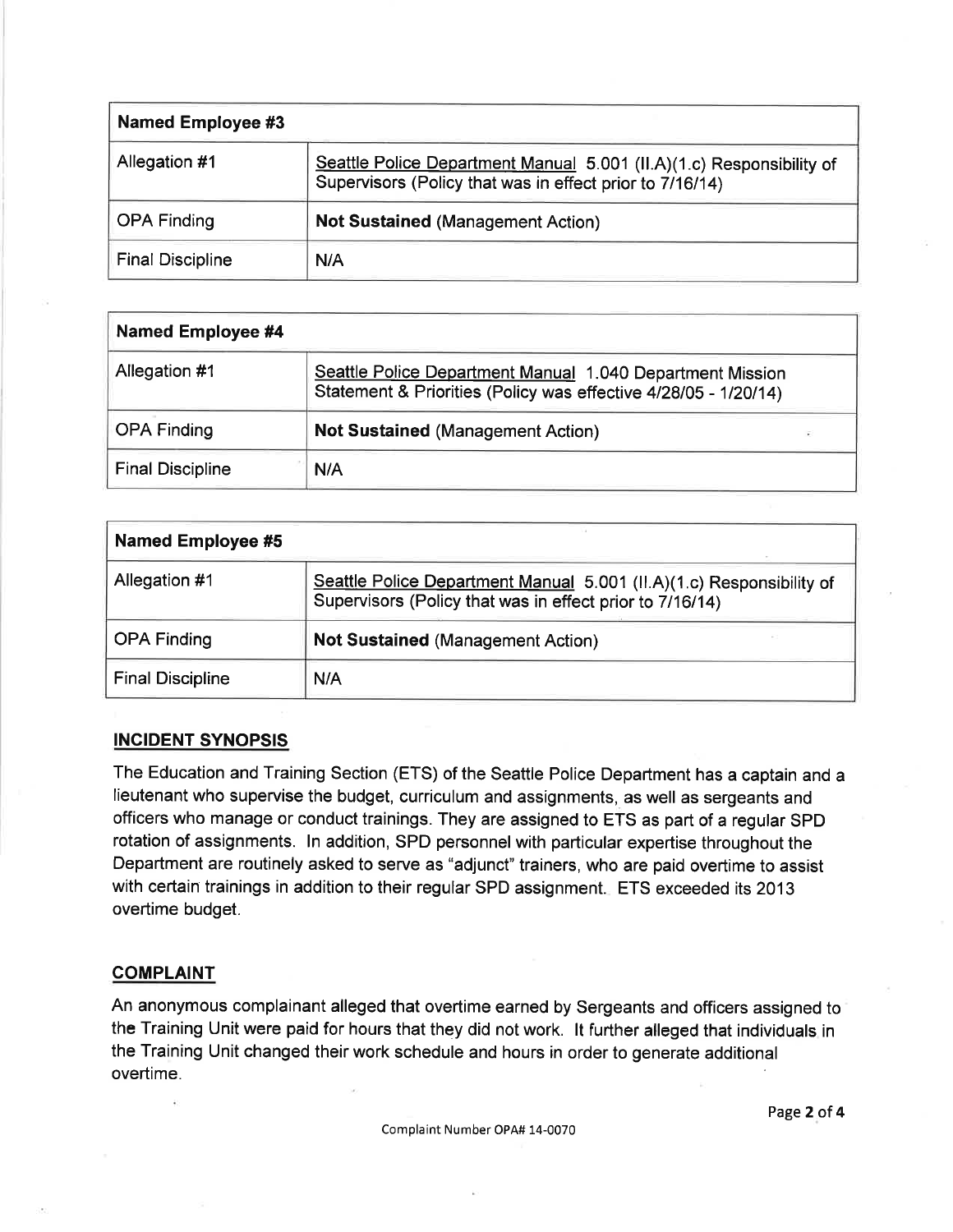# INVESTIGATION

The OPA investigation included the following actions:

- 1. Review of the complaint letter
- 2. Consultation with the Seattle Ethics and Elections Commission
- 3. Consultation with the Seattle Auditor's Office
- 4. lnterviews of SPD employees

# ANALYSIS AND CONCLUSION

The weight of evidence did not prove that any individual or group of ETS employees misused their position and authority to claim overtime for hours they did not work, or that work schedules were altered so employees could earn unnecessary overtime that could have been avoided. ETS supervisors failed to keep overtime spending within budget, did not have tight supervisory controls and did not keep accurate records. This contributed to the perception within SPD that individuals working in ETS earned overtime they would not have been paid had there been more rigorous management and oversight both by ETS supervisors and SPD command staff. However, because these issues appear to have been pervasive, with responsibility resting more with the Department than specific individuals, and because ETS had been directed to produce a high volume of draft curricula and deliver four days of training to over 1,200 sworn personnel without adequate staffing or budget, it is recommended that SPD as an organization be held accountable for this failure to control overtime spending.

# **FINDINGS**

#### Named Employee #1

#### Allegation #1

Based on the analysis and conclusion above, a finding of Not Sustained (Management Action) was issued for Responsibility of Supervisors.

#### Allegation #2

Based on the analysis and conclusion above, a finding of Not Sustained (Unfounded) was issued for Integrity - Misuse of Authority.

#### Named Employee #2

#### Allegation #1

Based on the analysis and conclusion above, a finding of Not Sustained (Management Action) was issued for Responsibility of Supervisors.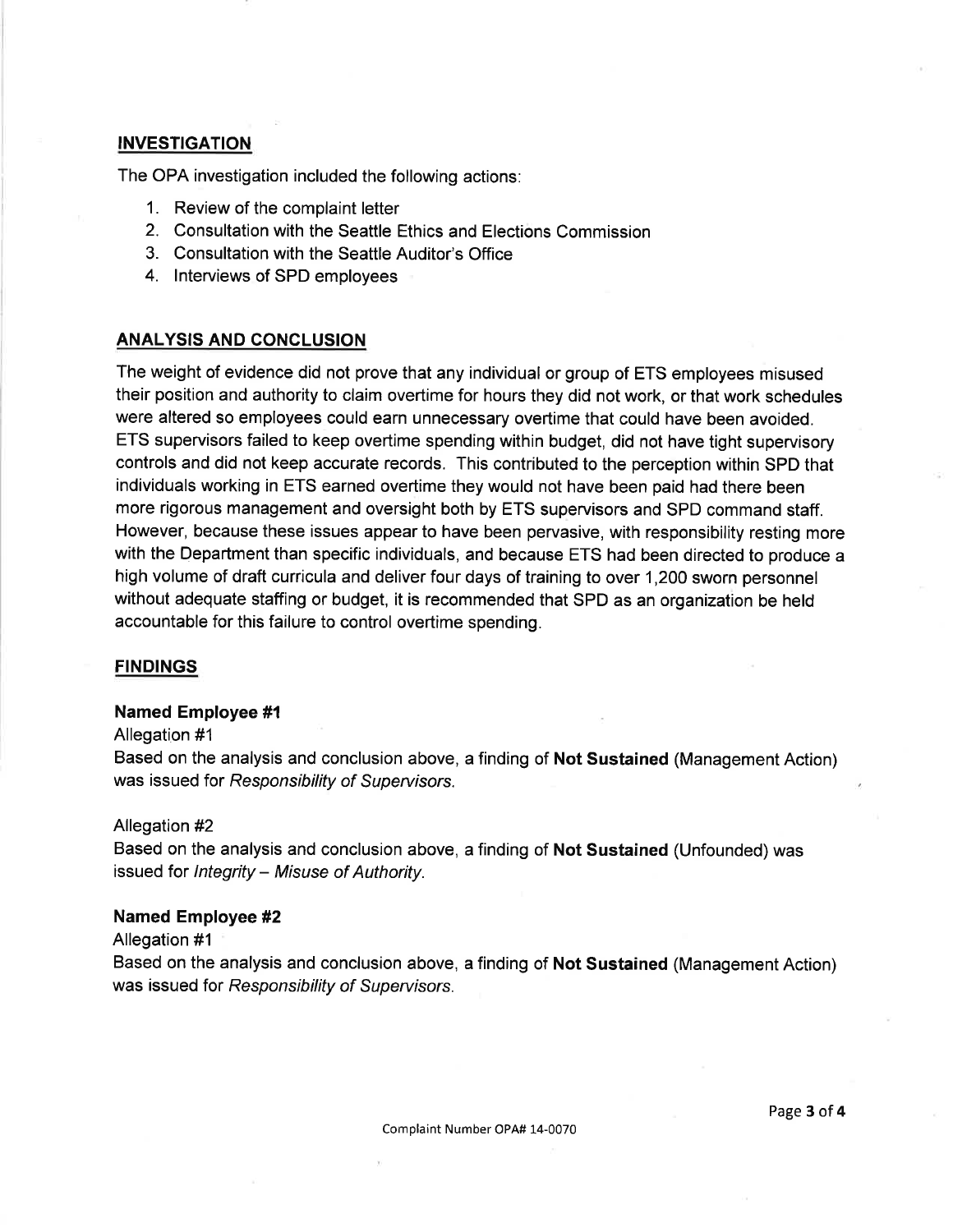#### Named Employee #3

#### Allegation #1

Based on the analysis and conclusion above, a finding of Not Sustained (Management Action) was issued for Responsibility of Supervisors.

### Named Employee #4

#### Allegation #1

Based on the analysis and conclusion above, a finding of Not Sustained (Management Action) was issued for Department Mission Statement & Priorities.

#### Named Employee #5

#### Allegation #1

Based on the analysis and conclusion above, a finding of Not Sustained (Management Action) was issued for Responsibility of Supervisors.

The OPA Director's letter of Management Action recommendation to the Chief of Police is attached to this report.

NOTE: The Seattle Police Department Manual policies cited for the allegation(s) made for this OPA lnvestigation are policies that were in effect during the time of the incident. The issued date of the policy is listed.

Complaint Number OPA# 14-0070

Page 4 of 4